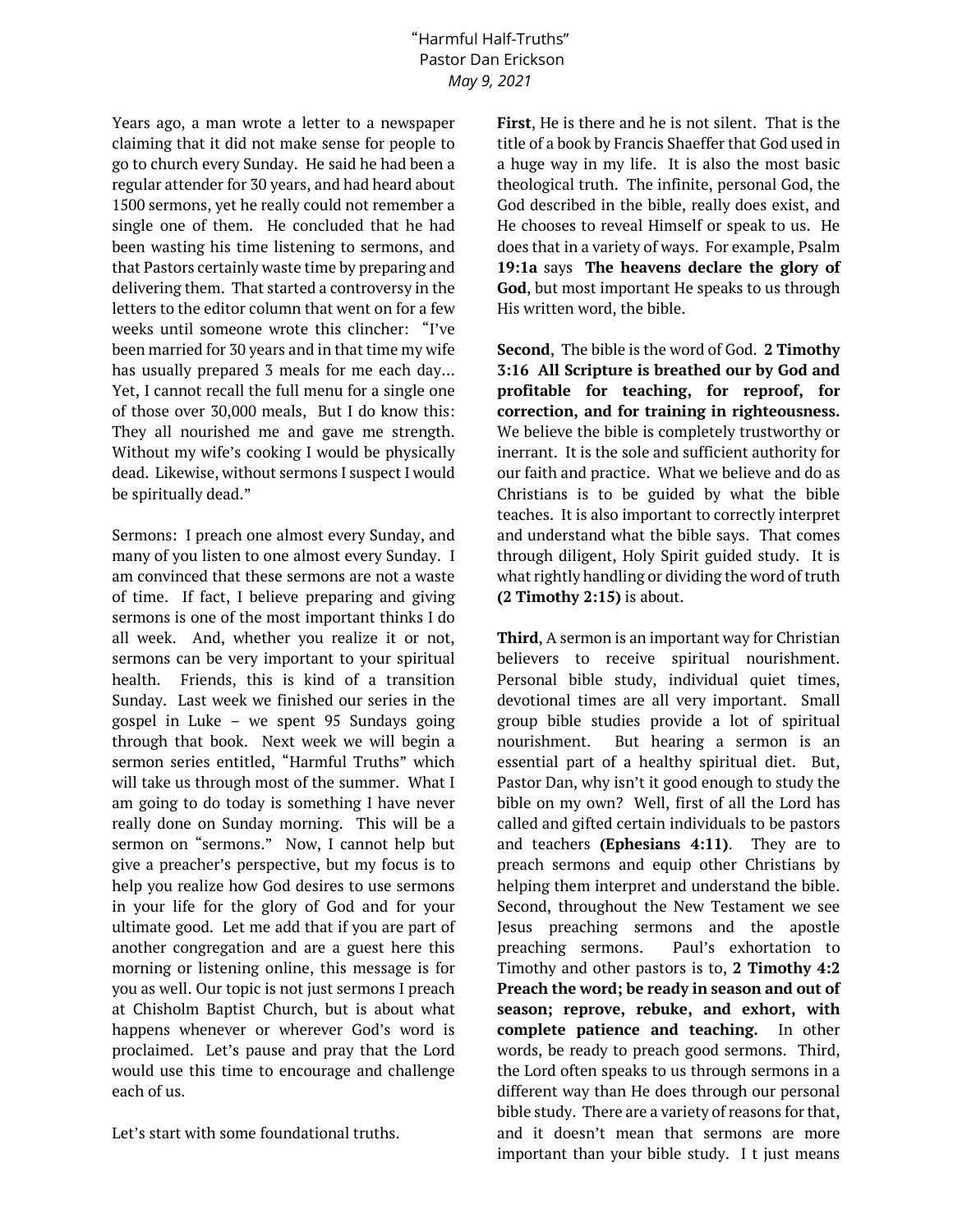sermons are an essential part of our spiritual diet. Listening to and responding to sermons helps us be the men and women God calls us to be.

**Fourth**, The purpose of a sermon is to communicate God's word. The goal of a sermon is that those listening would hear God speak to them… not in an audible voice, but through the bible. That is why we have an adult Sunday School class here at Chisholm Baptist, entitled, "What did God say today?" The idea is to talk about things people heard God say to them through His word. This means that a sermon needs to be about the bible, bible centered, bible saturated. A sermon must not just be an opportunity for the preacher to share his beliefs and opinions. Now, obviously there is a human element in every sermon. Every Sunday you hear some of my beliefs and opinions from this pulpit. However, my job is not to let you know what I think about a topic, but rather to help you better understand the meaning and implications of what God has said. Whenever I preach and my words obscure what God says in the bible, whenever they become the focus, rather than the bible text, whenever they get in the way of hearing what God is saying to us, then it is not a good sermon. That is true no matter how profound the logic or eloquent the delivery.

Okay, those are foundational truths about sermons, now let's consider some practical implications…

**First**, The sermon should play a central role in our worship times. Focusing on "the ministry of the word" was part of the protestant reformation, and it's a tradition that shapes evangelical churches in general, and Chisholm Baptist Church in particular. That is why this pulpit is located in the center of this platform. If you go to some churches the pulpit or lectern is off to the side, with the alter in the center. This pulpit reflects our belief that the sermon is a most important part of the time we spend together. Now, that does not mean other parts of worship are unimportant. A friend once referred to the songs, scripture reading, etc. as the pre-game show, with the sermon being the main event. Wrong!! When we gather for corporate worship, giving praise and thanksgiving to the Lord is so important. But hearing from God through His word is a big part of why we gather on Sunday mornings. A few weeks ago I was with some pastors from various denominations…One said he gives an

extemporaneous, 5-10 minute "Homily" each Sunday reflecting on the gospel text that was part of the liturgical reading that day. Another said his sermons are 15-20 minutes in length. Some of you may be thinking, that sounds like the kind of church I's like to attend, but trust me it really is not. Now, the bible doesn't tell us the ideal length of a sermon. I would note that in Acts 20 the apostle Paul kept preaching until midnight one evening. In most evangelical churches today a sermon is between 30-40 minutes, which I think is probably a good length, though for a variety of reasons I stick to 30 minutes. If you are one of those rare folks who think my sermons should be longer, give me a call. We can chat about that.

Incidentally, I believe the sermons is an important part of our time together, I devote considerable time to preparing sermons. A five-minute talk, reflecting on a passage from the gospels, can probably be done with little or no preparation. However, I recall what President Woodrow Wilson said when he was asked to say some words at an event he was attending. "If you want me to speak for an hour, I am ready now, but if you want me to speak for 10 minutes, I will need some time to prepare." Friends, one of the biggest problems we preachers have is "rambling" saying many words, but not saying much. When I first started as a pastor I would simply have a brief outline of the sermon in front of me and then I would preach. I soon started writing out sermons word for word and preaching from that manuscript. Why? First, it helps me not waste words, not ramble. I say more, with fewer words, if I have written out the sermons ahead of time. Second, I say things more clearly, once I have written the sermons and go back over it, I almost always realize that the way I have worded something is confusing. I am then able to make changes, to make it clearer. So if you get confused by some of the things I say, just think of how much more confused it would be if I was preaching from an outline. Third, I write out sermons so I don't forget what I want to say. This has become more important in recent years as my remembering doesn't get better with age.

Now, I suspect some of you are a little disappointed, because you thought I just get up here on Sunday and speak the words the Holy Spirit gives me. Some preachers claim to do that, and maybe a few of them actually are doing so, but not many. The reality is that Holy Spirit inspired and anointed preaching almost always flows from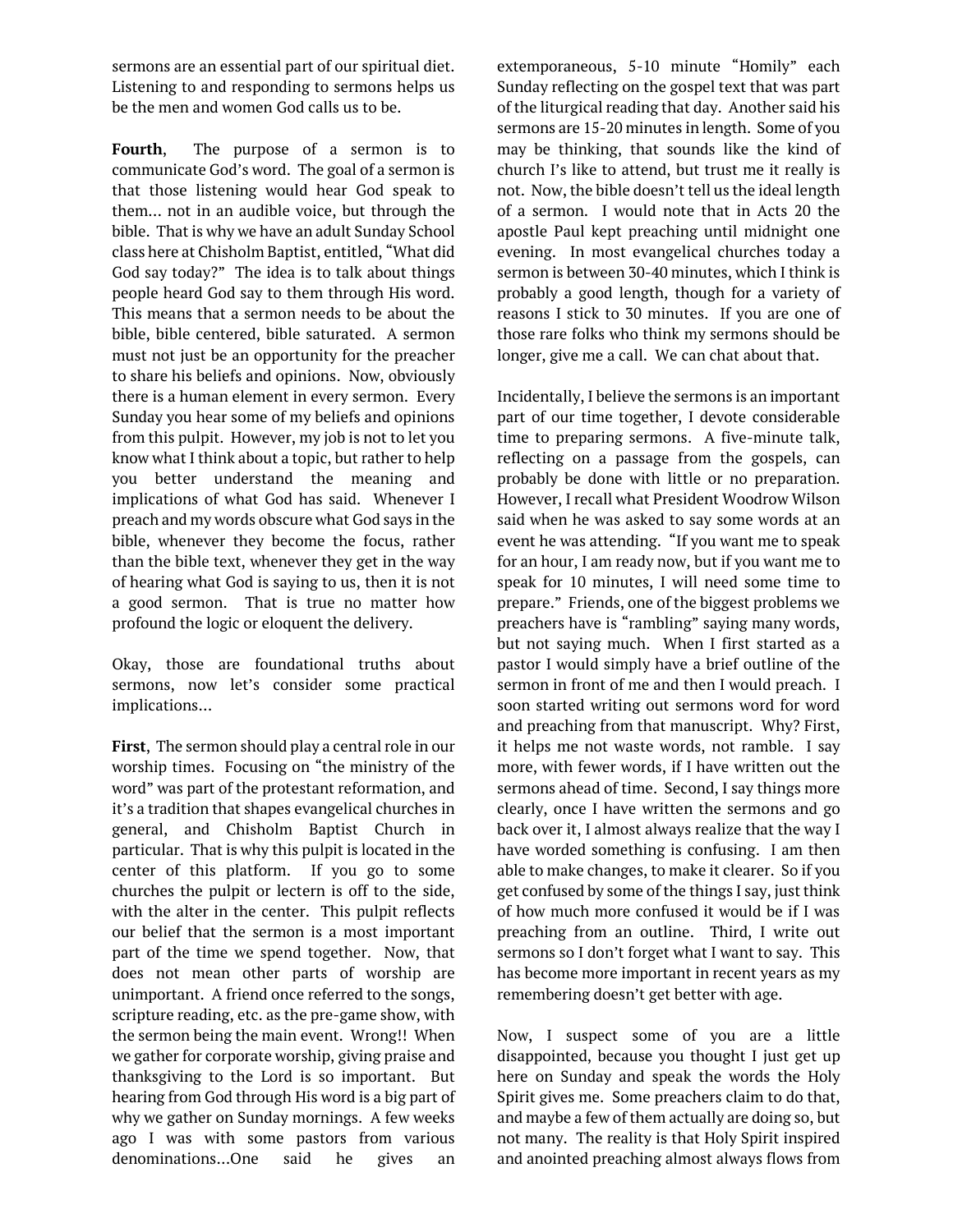diligent study and preparation. Most pastors find that they are more likely to be inspired when they are in their study on Tuesday afternoon, then when they are standing in behind the pulpit on Sunday morning. Prayerful preparation is what God most often uses to speak clearly to His people.

**Second**, Because sermons are important to spiritual health, because God speaks to us through them, those who listen to sermons need to take that responsibility very seriously. In other words, I need to be earnest in preaching sermons, and you should be earnest in listening to sermons. That begins by praying that God would enable you to hear Him speak to you through the sermon. It also involves being an active listener. That means paying attention to what is being said, thinking about what is being said, thinking about the implications of what is being said. For some taking notes is the key. That is not for everybody, but you need to do your best to make sure you are not daydreaming or actually dreaming during the sermon. Talking about the sermons with family members or friends is another important part of processing what you have heard. That is why the "What Did God Say Today?" class is so good, because it provides a great opportunity to do that. And if Dave Arndt's Ephesians class or John Barrett's theology class weren't such great opportunities I would encourage everyone to be part of "What Did God Say Today?"

Keep in mind that sermons are not meant to satisfy intellectual curiosity. "Oh Pastor Dan, I heard a great sermon on the radio the other day. I learned so much about Nebuchadnezzar and the Babylonian empire." Well, that is good. It is good to know about Nebuchadnezzar and the Babylonian empire. But a sermon needs to do more than inform. It should encourage and challenge believers to live in a way that honors the Lord and serves other people. Yes, that starts with forming right beliefs, understanding what is true, but it also includes putting that truth into practice. **James 1:22** tells us to **Be doers of the word, and not hearers only, deceiving yourselves.** Memorizing scripture is wonderful. But obeying scripture, doing what the Lord tells us to do, is clearly the priority.

It is also important to focus on what God is saying to you through a sermon, rather than what you think he should be saying to other people. Now, when we care about the spiritual welfare of family member and friends, we do want them to know what God says to us through His word and to be encouraged and challenged by that. Yet as Jesus says, (**Matthew 7:3**) we need to get the log out of our own eye, before we worry about a speck in someone else's. I need to first discern what God is saying to me in His word before I ever think about what He is saying to others. Whenever we are listening to a sermon, we need to ask the Lord to enable us to hear what He is saying, to understand those words, to believe them, and then to apply them in a way that honors Him.

Those who listen also have a responsibility to try and discern whether a sermon truly reflects God's word, or whether it is basically full of a pastor's opinions. **Acts 17:11** says **Now these Jews** (in the city of Berea) **were more noble than those in Thessalonica; they received the word with all eagerness, examining the Scriptures daily to see if these things were so.** This is a reminder that there is no conflict between eagerness and examining. You should be eager to hear what the Lord has to say to you through a sermon, but you have to be careful. You have to check it out and make sure what you are hearing really reflects the word of God, and not just the preacher's opinions. How do you do that? Well, that is another sermon, but the main thing is to compare what a pastor says to what the bible actually says. Now, pastors, like everyone else, can have opinions that are very sound and we may agree with them. For example, another pastor may say, "The Green Bay Packers are the best football team in the history of the NFL." I would agree with him and think he is correct. Yet, I hope I would also realize that he has not spoken God's word, but has simply shared his opinion. When a pastor wades into politics, and says, "I think you should vote for this candidate, he is sharing his opinion. You may agree with his opinion. His opinion may be correct. But it is his opinion. Not the word of God. When listening to a sermon what you want to hear, what you need to hear for the good of your soul, is God's word.

**Third**, the best way for a preacher to communicate God's word and for people in a congregation to hear God's word, is through "expository sermons." These sermons focus on the bible text, rather than a certain topic. A pastor will choose a particular book or part of a book in the bible and devote his time to describing what the text says, explaining what it means, and then